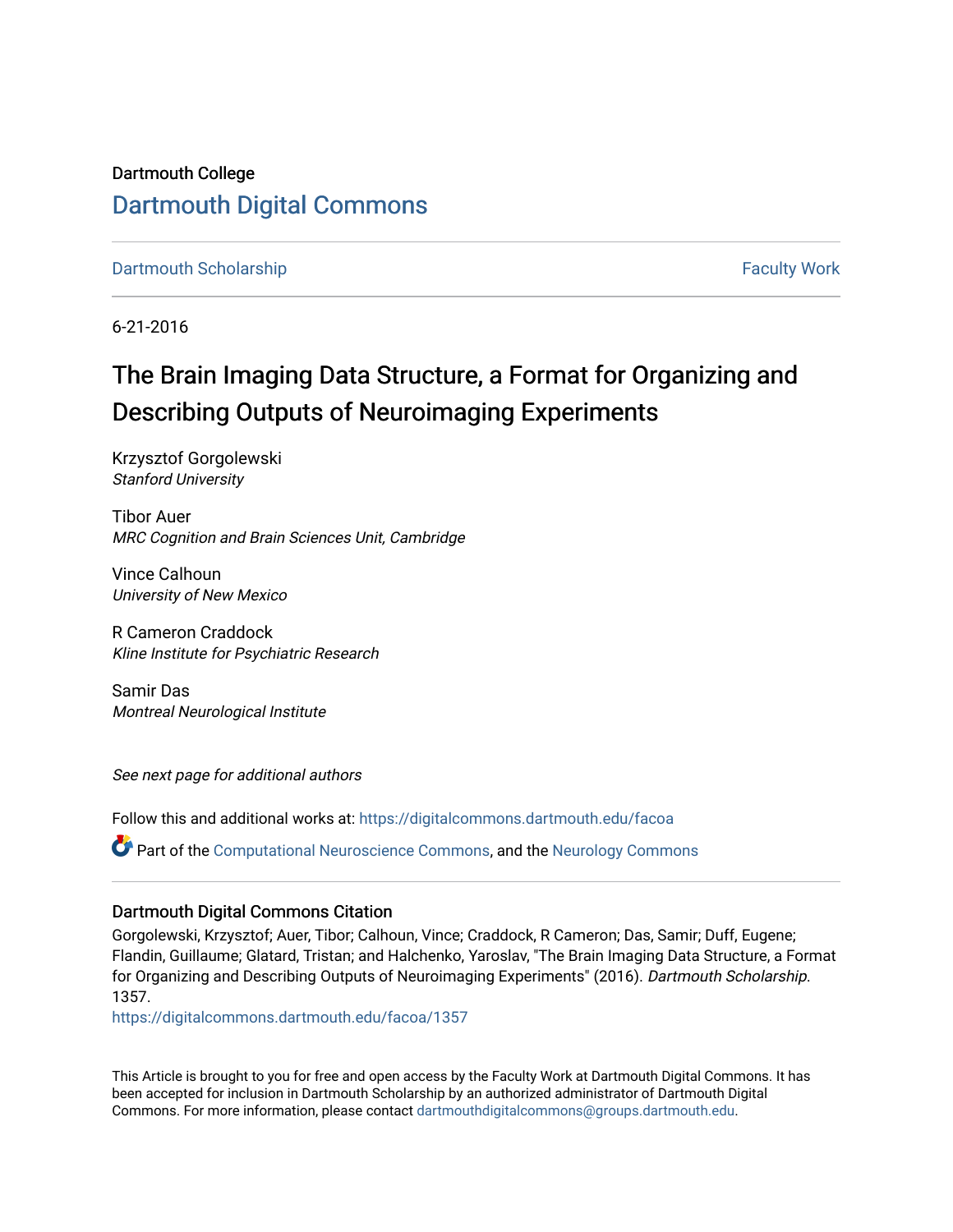### Authors

Krzysztof Gorgolewski, Tibor Auer, Vince Calhoun, R Cameron Craddock, Samir Das, Eugene Duff, Guillaume Flandin, Tristan Glatard, and Yaroslav Halchenko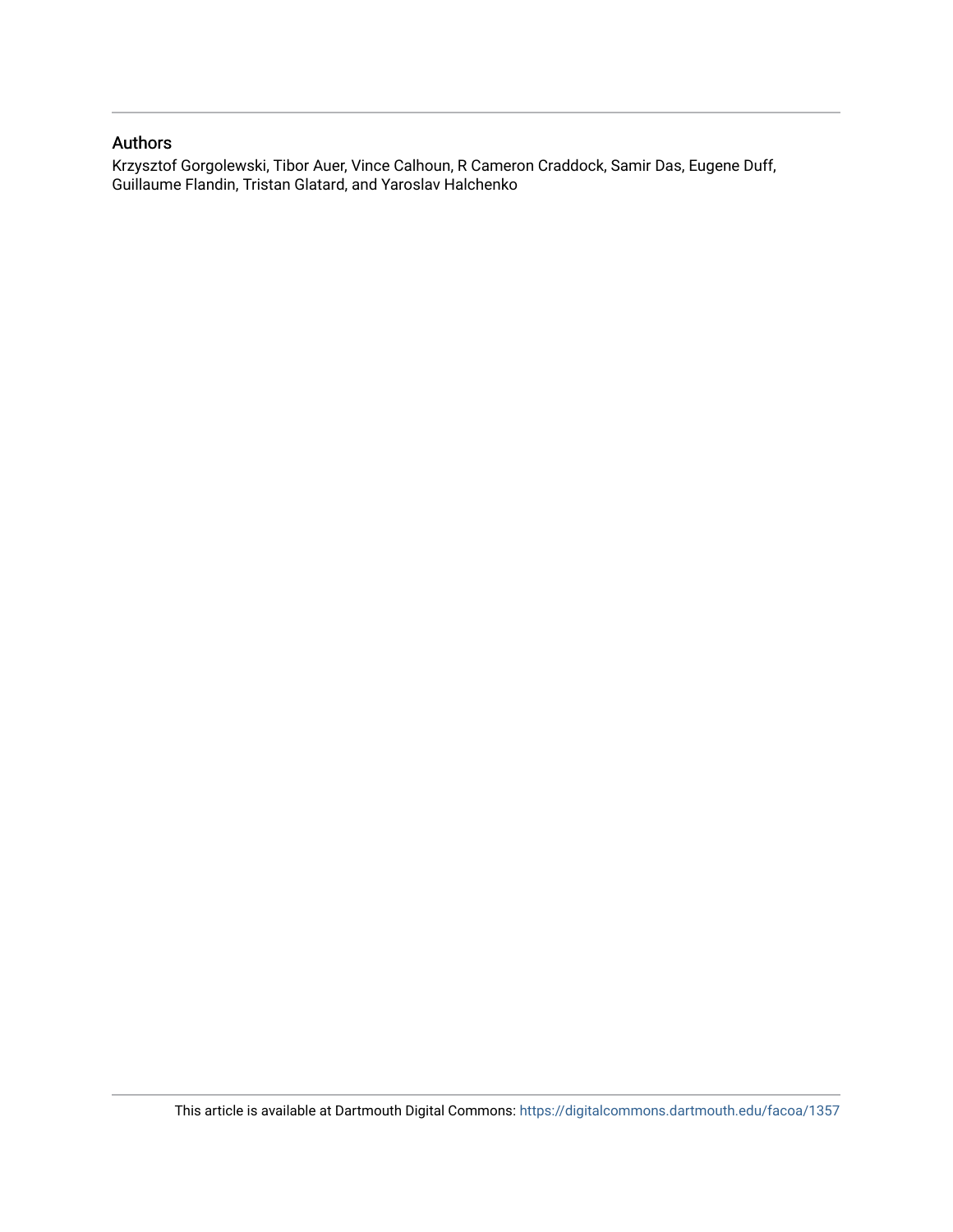# SCIENTIFIC DATA

### SUBJECT CATEGORIES

» Data publication and archiving » Research data

Received: 18 December 2015 Accepted: 19 May 2016 Published: 21 June 2016

## OPEN The brain imaging data structure, a format for organizing and describing outputs of neuroimaging experiments

Krzysztof J. Gorgolewski<sup>1</sup>, Tibor Auer<sup>2</sup>, Vince D. Calhoun<sup>3,4</sup>, R. Cameron Craddock<sup>5,6</sup>, Samir Das<sup>7</sup>, Eugene P. Duff $^8$ , Guillaume Flandin $^9$ , Satrajit S. Ghosh $^{10,11}$ , Tristan Glatard $^{7,12}$ , Yaroslav O. Halchenko $^{13}$ , Daniel A. Handwerker<sup>14</sup>, Michael Hanke<sup>15,16</sup>, David Keator<sup>17</sup>, Xiangrui Li<sup>18</sup>, Zachary Michael<sup>19</sup>, Camille Maumet<sup>20</sup>, B. Nolan Nichols<sup>21,22</sup>, Thomas E. Nichols<sup>20,23</sup>, John Pellman<sup>6</sup>, Jean-Baptiste Poline<sup>24</sup>, Ariel Rokem $^{25}$ , Gunnar Schaefer $^{1,26}$ , Vanessa Sochat $^{27}$ , William Triplett $^{1}$ , Jessica A. Turner $^{3,28}$ , Gaël Varoquaux<sup>29</sup> & Russell A. Poldrack<sup>1</sup>

The development of magnetic resonance imaging (MRI) techniques has defined modern neuroimaging. Since its inception, tens of thousands of studies using techniques such as functional MRI and diffusion weighted imaging have allowed for the non-invasive study of the brain. Despite the fact that MRI is routinely used to obtain data for neuroscience research, there has been no widely adopted standard for organizing and describing the data collected in an imaging experiment. This renders sharing and reusing data (within or between labs) difficult if not impossible and unnecessarily complicates the application of automatic pipelines and quality assurance protocols. To solve this problem, we have developed the Brain Imaging Data Structure (BIDS), a standard for organizing and describing MRI datasets. The BIDS standard uses file formats compatible with existing software, unifies the majority of practices already common in the field, and captures the metadata necessary for most common data processing operations.

<sup>1</sup>Department of Psychology, Stanford University, Stanford, California 94305, USA. <sup>2</sup>MRC Cognition and Brain Sciences Unit, Cambridge CB2 7EF, UK. <sup>3</sup> The Mind Research Network, Albuquerque, New Mexico 87131, USA.<br><sup>4</sup> Department of Electrical and Computer Engineering The University of New Mexico, Albuquerque, New Mexico <sup>4</sup>Department of Electrical and Computer Engineering, The University of New Mexico, Albuquerque, New Mexico 87106, USA. <sup>5</sup>Computational Neuroimaging Lab, Center for Biomedical Imaging and Neuromodulation, Nathan S. Kline Institute for Psychiatric Research, Orangeburg, New York 10962, USA. <sup>6</sup>Center for the Developing Brain, Child Mind Institute, New York, New York 10022, USA. <sup>7</sup>McGill Centre for Integrative Neuroscience, Ludmer Centre, Montreal Neurological Institute, Montreal, Quebec, Canada H3A 2B4. <sup>8</sup>FMRIB Centre, University of Oxford, Oxford OX3 9DU, UK. <sup>9</sup>Wellcome Trust Centre for Neuroimaging, University College London WC1N 3BG, UK. <sup>10</sup>McGovern Institute for Brain Research, MIT, Cambridge, Massachusetts 02139, USA. <sup>11</sup>Department of Otology and Laryngology, Harvard Medical School, Boston, Massachusetts 02114, USA. <sup>12</sup>Université de Lyon, CREATIS; CNRS UMR5220; Inserm U1044; INSA-Lyon; Université Claude Bernard Lyon 1, Villeurbanne 69100, France. <sup>13</sup>Department of Psychological and Brain Sciences, Dartmouth College, Hanover, New Hampshire 03755, USA. <sup>14</sup>Intramural Research Program, National Institute of Mental Health, Bethesda, Maryland 20814, USA. <sup>15</sup>Department of Psychology, Ottovon-Guericke-University, Magdeburg 39016, Germany. <sup>16</sup>Center for Behavioral Brain Sciences, Magdeburg 39118, Germany. <sup>17</sup>Department of Psychiatry and Human Behavior, University of California, California, Irvine 92697, USA.<br><sup>18</sup>Center for Cognitive and Behavioral Brain Imaging, The Ohio State University, Columbus, Ohio 43210, USA Health Sciences, SRI International, Menlo Park, California 94025, USA. <sup>22</sup>Department of Psychiatry and Behavioral Sciences, Stanford University, Stanford, California 94304, USA. <sup>23</sup>Department of Statistics, University of Warwick, Coventry CV4 7AL, UK. <sup>24</sup>Henry Wheeler Jr. Brain Imaging Center, Helen Wills Neuroscience Institute, University of California, Berkeley, California 94720, USA. <sup>25</sup>The University of Washington eScience Institute, Seattle, Washington 98195, USA. <sup>26</sup>Flywheel Exchange, LLC, Minneapolis, Minnesota 55405, USA. <sup>27</sup>Program in Biomedical Informatics, Stanford University, Stanford, California 94305, USA. <sup>28</sup>Department of Psychology & the Neuroscience Institute, Georgia State University, Atlanta, Georgia 30302, USA. <sup>29</sup>Parietal team, INRIA Saclay, Palaiseau 91120, FR. Correspondence and requests for materials should be addressed to K.J.G. (email: [krzysztof.gorgolewski@gmail.com\)](mailto:krzysztof.gorgolewski@gmail.com).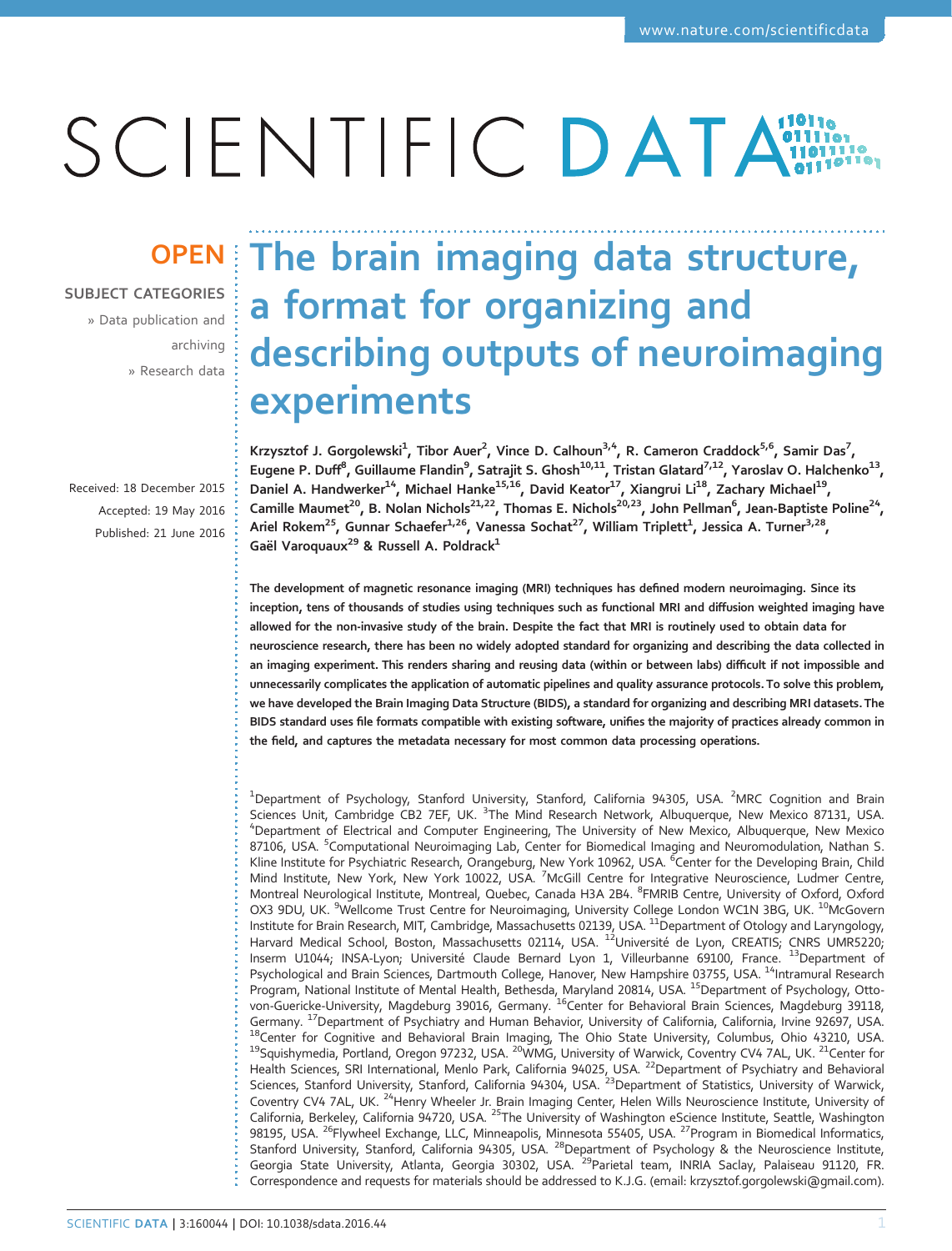#### Introduction

Neuroimaging, the study of the brain with medical-imaging devices such as magnetic resonance scanners, is our number one source of quantitative data on brain structure and function. Based on the volume of publication<sup>[1](#page-8-0)</sup>, tens of thousands subjects are scanned for research purposes each year. Each study results in complex data involving many files in different formats ranging from simple text files to multidimensional image data, which can be arranged in many different ways. Indeed, a study is typically comprised of multiple imaging protocols and often multiple groups of subjects. To date there has been no consensus about how to organize and share these data, leading researchers, even those working within the same lab, to arrange their data in different and idiosyncratic ways. Lack of consensus leads to misunderstanding and time wasted on rearranging data or rewriting scripts that expect particular file formats and organization, as well as a possible cause for errors. Adoption of a common standard to describe data and its organization on disk can provide multiple benefits:

- Minimized curation: Common standards make it possible for researchers who were not directly involved in data collection to understand and work with the data. This is particularly important to ensure that data remain accessible and usable by different researchers over time in the following instances:
	- (a) within a laboratory over time,
	- (b) between labs facilitating collaboration and making combining data in multi-center studies easier and less ambiguous,
	- (c) between public databases (i.e., OpenfMRI) allowing for the quick ingestion of big data organized according to a common scheme.
- Error reduction: Errors attributed to the misunderstanding of the meaning of a given datum (e.g., when variable names are not explicitly stated in the data file and standardized across files).
- Optimized usage of data analysis software is made possible when the metadata necessary for analysis (i.e., details of the task or imaging protocol) are easily accessible in a standardized and machinereadable way. This enables the application of completely automated analysis workflows, which greatly enhances reproducibility and efficiency.
- Development of automated tools for verifying the consistency and completeness of datasets is realized. Such tools make it easier to spot missing metadata that limit how the data could be analyzed in the future.

Prev[iou](#page-8-0)s approaches to neuroimaging data management typically involved complex data management systems<sup>2-8</sup>. However, the challenges associated with installing and maintaining an additional software application, and interacting with one's data primarily through that application, may outweigh the benefits for smaller labs with limited technical resources<sup>[9](#page-8-0)</sup>. In addition, the vast majority of data analysis software requires access to files stored on a hard drive, which is only directly supported by some neuroimaging data management systems. This leads to the need for exporting datasets to a filesystem as the first step of any analysis $10$ .

The goal of previous databasing approaches has been to efficiently store and manage data rather than creating a format for describing and standardizing it. In contrast, the XML-based Clinical Experiment Data Exchange schema  $(XCEDE)^{11}$  attempted to provide a standard for describing results of clinical, including neuroimaging, experiments (independent of any particular databasing system). The approach used by XCEDE employs the eXtensible Markup Language (XML)<sup>[12](#page-8-0)</sup> to provide a hierarchical description of a dataset. This description includes location of every data file along with metadata. Due to the fact that location of files is decoupled from their purpose, XCEDE supports any arbitrary arrangement of files on the hard drive (or even remote locations). In addition, it does not provide any recommendation on the choice of the file format that the imaging data should be stored in (which puts burden of data conversion on the shoulders of tool developers). Un[fortun](#page-8-0)ately, the XCEDE format was not widely adopted, although<br>a number of useful tools were developed<sup>13–15</sup>. We suspect that the combination of extensive use of XML (which is hard to use for scientists without informatics expertise), lack of specification of the file format details, as well as relatively limited support in data analysis packages all may have contributed to the low adoption rate.

In a similar fashion to XCEDE, the OpenfMRI database<sup>[16](#page-9-0)</sup> introduced a dataset description format to fulfill the needs of data curation and dissemination. It relies heavily on specific file naming schemes and paths to convey the functions of files, which allows the application of automated analysis workflows for the entire processing stream. The use of specific filenames and paths can be initially viewed as a limitation in contrast to XCEDE, but it makes it much easier to write software to analyze the data since it does not require consulting additional files (XML descriptions) to understand the purpose of a particular file. In addition, the OpenfMRI standard uses the Gzip compressed version of the Neuroinformatics Informatics Technology Initiative (NIfTI) format<sup>[17](#page-9-0)</sup> to achieve a balance of data analysis software compatibility and file size. This avoids the need to convert between file formats as may have been necessary with XCEDE since it did not specify a particular file format (given that many software tools are limited in the formats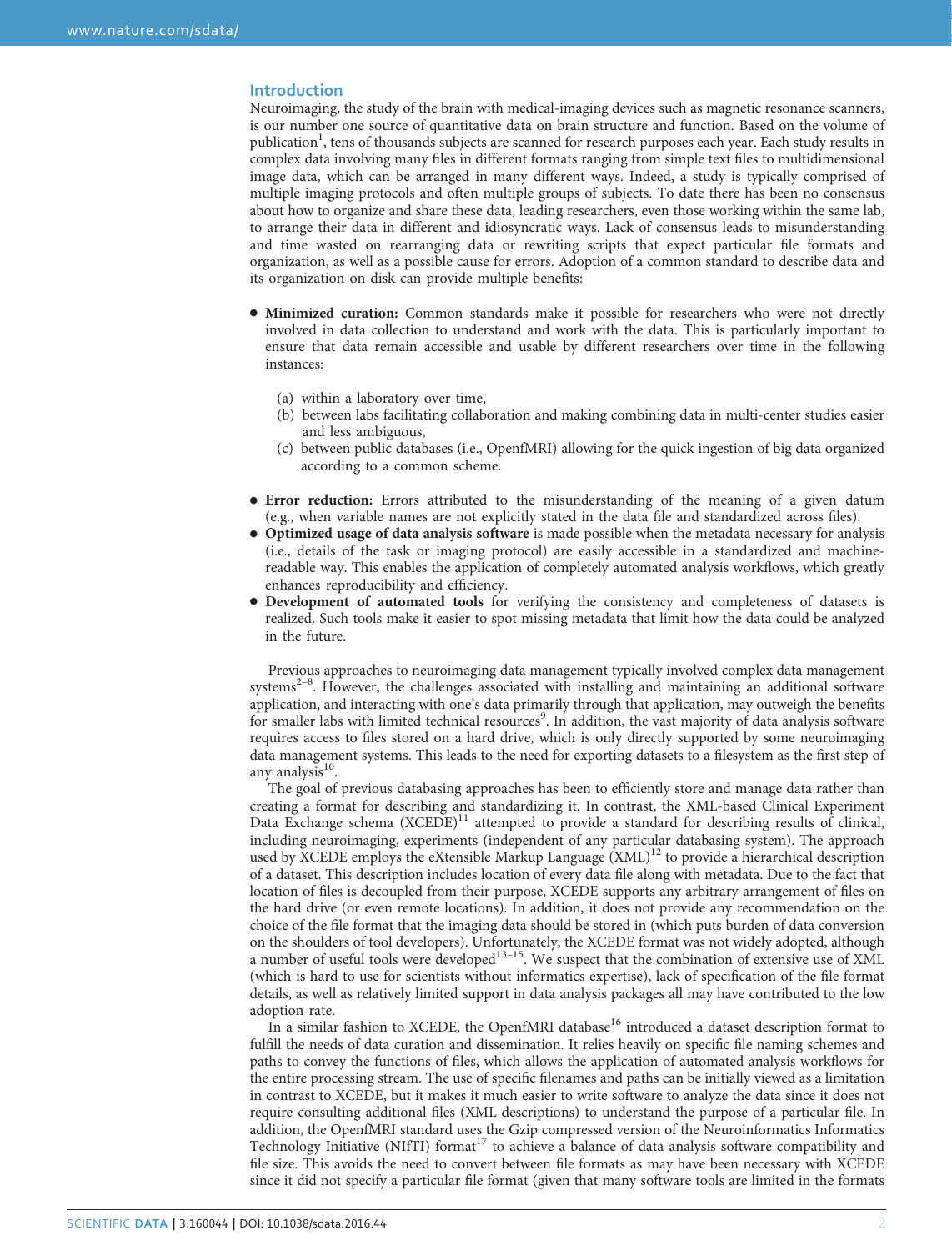that they can read). An important limitation of the OpenfMRI standard is that it had no explicit support for a number of important data types including physiological recordings, diffusion weighted imaging, or field maps, and also had no formal scheme to accommodate longitudinal studies with multiple visits. Despite these limitations and the fact that the OpenfMRI standard was designed to fulfil the needs of one particular repository, it has provided a unified and simple way to organize and describe data. This led to it being adopted (with some modifications) as an internal standard for organizing data in a number of laboratories as well as support by the Nipype workflow engine<sup>18</sup>.

Dataset description can also be considered part of provenance. W3C PROV standard defines provenance as 'information about entities, activities, and people involved in producing a piece of data or thing, which can be used to form assessments about its quality, reliability or trustworthiness' [\(https://www.w3.org/TR/prov-overview/\)](https://www.w3.org/TR/prov-overview/). Considering this definition metadata describing for example scanner field strength used to obtain MRI data fall into this category. However, most neuroimaging literature discussing provenance focuses on recording entities and activities interacting with data after it was acquired (for example version of software used to perform spatial smoothing)<sup>19,20</sup>. An exception to this trend is work of Mackenzie-Graham et al. proposing a provenance scheme that included information about data acquisition parameters<sup>[21](#page-9-0)</sup>. However, because this scheme was mainly focused on data processing provenance it only included a few acquisition parameters (such as repetition time, pulse sequence, coil type etc.) and did not include paradigm details and other metadata crucial for analyzing task fMRI or diffusion data.

When developing the Brain Imaging Data Structure (BIDS) standard, proven parts from the aforementioned standards were combined with common laboratory practices to maximize ease of use and adoption. Common practices included encoding the purpose of a file in its filename and reusing already existing and widely recognized file formats (NIfTI, JavaScript Object Notation [JSON], and Tab Separated Value [TSV] text files). The process of defining this standard involved consultation with leading scientists in the field, public calls for comments, and most importantly the generation of example BIDS compatible versions of publicly available MRI datasets. The resulting specification is intentionally based on simple file formats (often text-based) and folder structures. This is done to reflect common lab practices in the community and to make it accessible to a wide range of scientists with limited technical backgrounds. Additional metadata (e.g., acquisition details) are stored in JSON files<sup>[22](#page-9-0)</sup>. JSON is arguably easier to write and comprehend than  $\text{XML}^{23}$ , is widely supported by major programming languages, and can be linked to formal ontologies (e.g., Cognitive Atlas<sup>24</sup>, Cognitive Paradigm Ontology<sup>[25](#page-9-0)</sup>, and NIDM<sup>26</sup>) via JSON- $LD^{27}$ .

#### **Results**

The following standard describes a way of arranging data (see Fig. 1) and specifying metadata for a subset of neuroimaging experiments. It follows a simple but carefully defined terminology. The filenames are formed with a series of key-values and end with a file type, where keys and file types are predefined and values are chosen by the user. Some aspects of the standard are mandatory. For example, each dataset needs to have at least one subject directory. Some aspects are regulated but optional. For example, T1 weighted scans do not need to be included, but when they are available they should be saved under a particular file name pattern specified in the standard. The standard provides data dictionaries and strict naming conventions for structural (T1w, T2w etc.), diffusion, and functional MRI data as well as accompanying behavioural and physiological data. In addition clear definitions of terms used in TSV and



Figure 1. Illustration of a BIDS structured dataset. BIDS is a format for standardizing and describing outputs of neuroimaging experiments (left) in a way that is intuitive to understand and easy to use with existing analysis tools (right).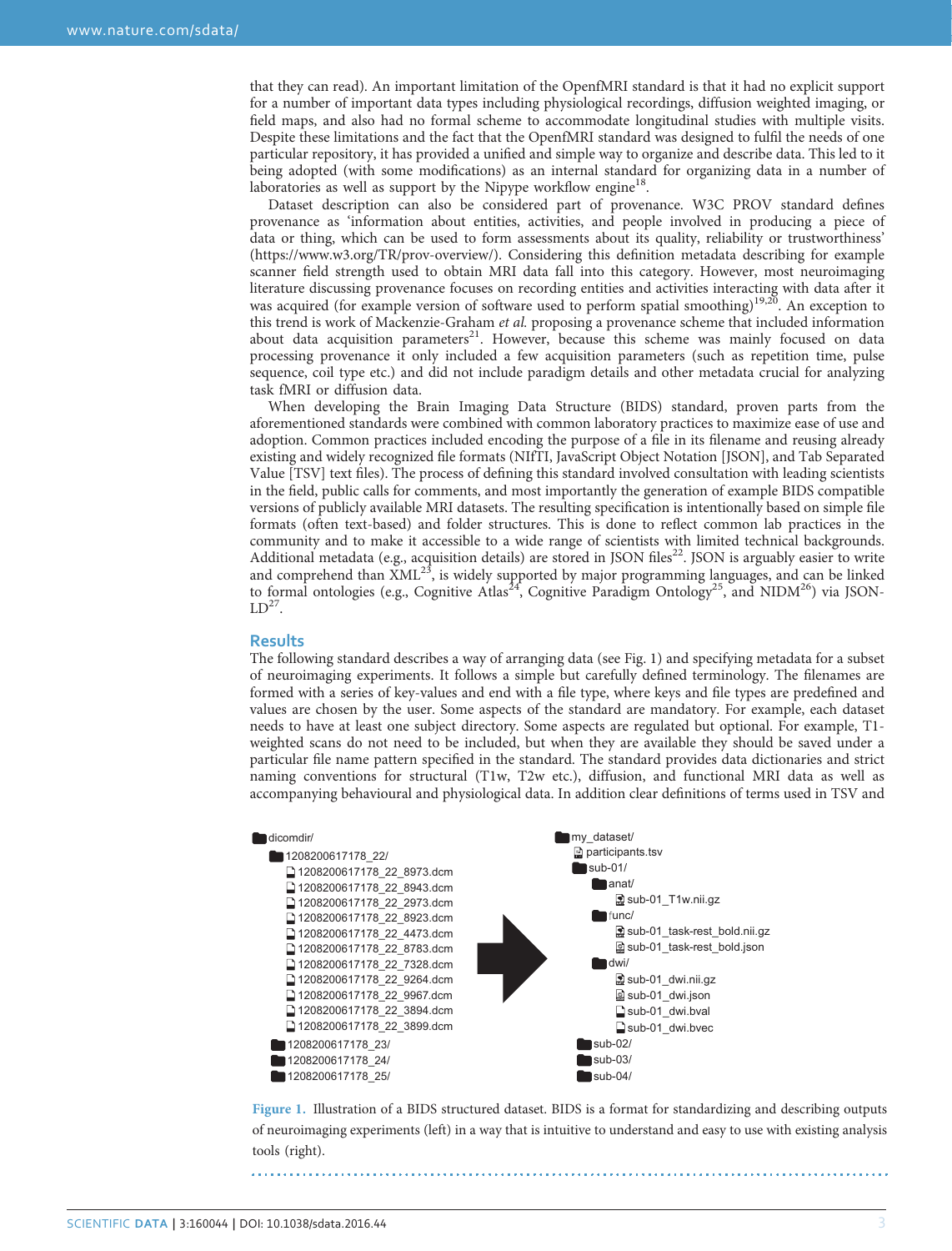JSON files are provided together with links to DICOM, Cognitive Atlas<sup>24</sup>, and Cognitive Paradigm<sup>[25](#page-9-0)</sup> ontologies.

This standard aspires to describe a majority of datasets, but acknowledges that there will be cases that do not fit the present version (1.0.0) of BIDS. In such cases one can include additional files and subfolders to the existing folder structure following a set of general naming guidelines and common sense. For example, one may want to include eye tracking data (BIDS does not cover this type of data yet). A sensible place to put it is next to the continuous recording file with the same naming scheme but different extensions. To make sure such additions are not accidental the provided validator raises a warning for all files that do not fit the specification. The solutions will vary from case to case and publicly available datasets will be periodically reviewed to include common data types in the future releases of the BIDS specification.

#### Raw versus derived data

BIDS in its current form is designed to standardize (convert to a common file format) and describe raw data. During analysis, such data will be processed and intermediate as well as final results will be saved. Derivatives of the raw data should be kept separate from the raw data. This clearly separates raw from processed data, makes sharing of raw data easier, and prevents accidental changes to the raw data. Even though BIDS specification currently does not contain a particular naming scheme for different data derivatives (correlation maps, brain masks, contrasts maps, etc.) we recommend keeping them in a separate 'derivatives' folder with a similar folder structure as presented below for the raw data. For example: derivatives/sub-01/ses-pre/mask.nii.gz. In the future releases of BIDS we plan to provide more detailed recommendations on how to organize and describe various data derivatives.

#### The inheritance principle

Any metadata file (e.g., files ending with: .json, .bvec, \_events.tsv, \_physio.tsv.gz, and \_stim.tsv) may be defined at one of four levels (in hierarchical order): MRI acquisition, session, subject, or dataset. Values from the top level are inherited by all lower levels unless they are overridden by a file at the lower level. For example, /task-nback\_bold.json may be specified at the dataset level to set Time of Repetition (TR) for all subjects, sessions and runs. If one of the runs has a different TR than the one specified in the dataset level file, a /sub- $\langle$  subject\_id>/sub- $\langle$  subject\_id>\_task-nback\_bold.json file can be used to specify the TR for that specific run.

#### File formats

Imaging files. Since BIDS is aimed at facilitating data sharing as well as analysis the file format for storing imaging data was selected based on support from various neuroimaging data analysis packages. We have chosen the NIfTI file format because it is the largest common denominator across neuroimaging software. However, since it offers limited support for the various image acquisition parameters available in DICOM or other scanner specific files, the BIDS standard requires users to provide additional meta information in a sidecar JSON file (with the same filename as the .nii.gz file, but with a .json extension—see section 'Key/value files' for more information). BIDS standard specifies a carefully selected set of fields together with their definitions which extends the standard DICOM ontology with terms that are crucial for data analysis such as the polarity of phase encoding direction or slice timing (which traditionally have been recorded in inconsistent ways across scanner manufacturers and are not part of the DICOM ontology). In addition to terms specified in BIDS we encourage users to include other information extracted from DICOMs (including private manufacturer fields) during the conversion process so no metadata would be lost. Extraction of a minimal set of BIDS compatible metadata can be performed using dcm2niix ([https://www.nitrc.org/projects/dcm2nii/\)](https://www.nitrc.org/projects/dcm2nii/) and dicm2nii [\(http://www.math](http://www.mathworks.com/matlabcentral/fileexchange/42997)[works.com/matlabcentral/](http://www.mathworks.com/matlabcentral/fileexchange/42997)fileexchange/42997) DICOM to NIfTI converters. A provided validator [\(https://github.com/INCF/bids-validator](https://github.com/INCF/bids-validator)) will check completeness of provided metadata and look for conflicts between the JSON file and the data recorded in the NIfTI header.

Tabular files. Meta-data most naturally stored as an array are stored in tab-delimited value (TSV) files, similar to comma-separated value (CSV) files where commas are replaced by tabs. A header line is generally required naming each column and, depending on the use, some specific variable names are required (see the full specification for details). String values containing tabs should be escaped using double quotes.

Missing values should be coded as 'n/a'.

Key/value files (dictionaries). JSON files will be used for storing key/value pairs, with the key names following a fixed dictionary in the specification. Extensive documentation of the JSON format can be found at [http://json.org.](http://json.org) Several editors have built-in support for JSON syntax highlighting that aids manual creation and editing of such files. An online editor for JSON with built-in validation is available at <http://jsoneditoronline.org>. JSON files need to be encoded in ASCII or UTF-8. The order of keys is arbitrary and should does not convey any meaning.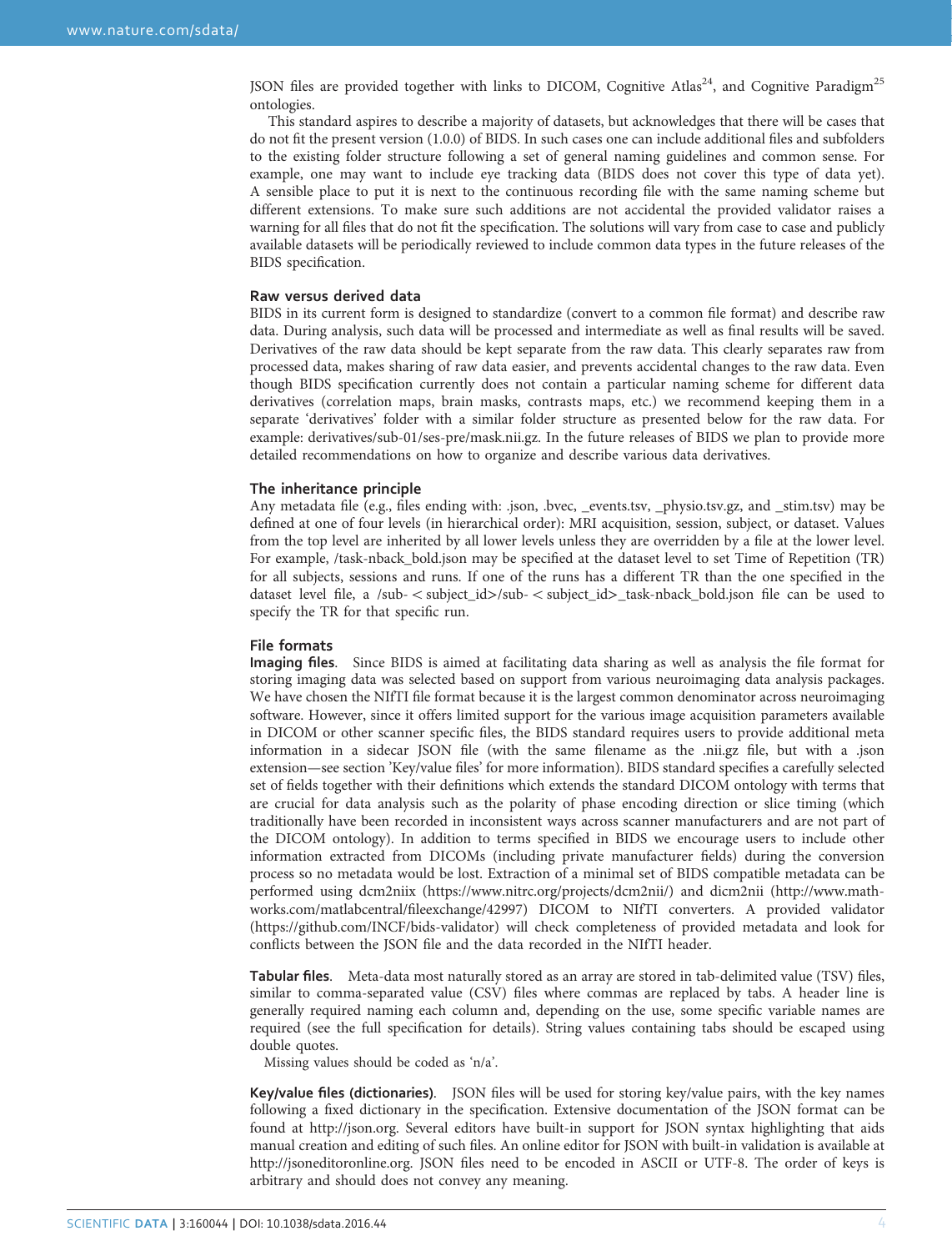#### Required, recommended and optional metadata

To maximize adoption and flexibility of the BIDS standard only a small subset of metadata fields and files is required (compulsory). The decision of which metadata fields and files are required was based on the minimal metadata needed to perform standard basic analyses on each type of data. For anatomical scans, only specifying the type (T1 weighted, T2 weighted, T1 map etc. see Section 8.3 in Supplementary File 1) is required. For functional scans (fMRI), the researcher is required to specify a task name (which could be 'rest' in so-called resting-state scans), repetition time (in seconds) and timing and duration of all events (stimuli and/or responses, unless the subject was not performing any task; for more details see Section 8.4 in Supplementary File 1). For diffusion weighted imaging the required metadata is limited to b-values (in the form of.bval files) and diffusion gradient tables (in the form of.bvec files; for more information see Section 8.8 in Supplementary File 1). Different types of fieldmaps also include a set of corresponding required fields (see Section 8.9 in Supplementary File 1). Similarly when including physiological (breathing or cardiac) or other continuous recordings the researcher is required to specify a start time (relative to the beginning of image acquisition) and sampling frequency (for more details see Section 8.6 in Supplementary File 1). When a required file or metadata field is missing the BIDS Validator will report an error.

In addition to those mandatory pieces of metadata, the BIDS standard strongly recommends inclusion of other metadata that are crucial for performing some additional types of analyses. Those include, but are not limited to, slice timing (necessary for slice timing correction), phase encoding direction, effective echo spacing, and echo time (required for performing field unwarping). When a recommended piece of metadata is missing, the BIDS Validator will report a warning.

Finally, the BIDS specification also defines a large set of metadata fields that are optional. Those include information that is not crucial for any particular data analysis method, but can be useful when trying to understand the nature of the data or combining data from multiple sources. Those fields include, but are not limited to scanner manufacturer, scanner software version, head coil name, instructions given before the task, multiband acceleration factor, etc. In addition the researcher can extend the metadata dictionaries with their own keys (as long as they do not collide with those already defined in BIDS specification) to include additional information.

#### Creating a BIDS compatible dataset

The process of creating a BIDS compatible dataset can be split into several steps. In the following section we will present this procedure using a dataset acquired at UCLA by Jessica Cohen as a part of her Ph.D. research<sup>[28](#page-9-0)</sup>. This dataset includes anatomical, diffusion and task fMRI data and is available (in BIDS format) in OpenfMRI repository under the accession number ds000009 v2.0.1 (Data Citation 1).

Step 1: Convert DICOM files to NIfTI. This dataset has been acquired using an MRI scanner that outputs DICOM files (Siemens Trio) so we can use a DICOM to NIfTI converter such as dcm2niix. This particular converter supports BIDS−it normalizes idiosyncrasies of different scanner manufacturers that are not standardized by DICOM, and outputs a BIDS compatible JSON with most of the required and recommended metadata (such as repetition time, slice timing, and phase encoding direction).

Step 2: Create folder structure, rename and copy NIfTI files. BIDS relies heavily on a particular folder structure and naming scheme of files. We begin creating the folder structure by creating one subfolder for each of the 29 subjects named 'sub-01', 'sub-02', 'sub-03', etc. Inside each of the subject subfolders we create three subfolders: 'anat' (for anatomical scans), 'dwi' (for diffusion scans), and 'func' (for task fMRI). Those names are not arbitrary and must follow the BIDS specification (see Supplementary File 1). This dataset includes two anatomical scans per subject: high-resolution T1 weighted and in-plane T2 weighted. They need to be renamed to 'sub-01\_T1w.nii.gz' and 'sub-01\_inplaneT2.nii.gz' (respectively) and moved to the 'anat' subfolder. This operation has to be repeated for all subjects. Along the .nii.gz files .json files (with the same body of the file name) should be also moved.

Similarly, we move the diffusion files into the 'dwi' folder. The naming scheme is analogous 'sub-01\_dwi.nii. gz'. In addition to .json files we also move the.bvec and .bval files containing gradient information produced by dcm2niix.

Finally, we follow suit with the task fMRI files. This dataset includes four different tasks with the following names: stop-signal, Balloon analog risk task (BART), discounting, and emotion regulation, which we label as 'stopsignal', 'bart', 'discounting' and 'emotionregulation' correspondingly. The naming scheme for functional is 'sub-01\_task-stopsignal\_bold.nii.gz' (where '01' is replaced by corresponding subject label for the other subjects and 'stopsignal' is replaced by corresponding task label for the other tasks).

Step 3: Add remaining data. In addition to imaging data and metadata, we also need to provide details of the experimental paradigm for the task fMRI data. This is done by creating a tab-delimited text file following the naming scheme of 'sub-01\_task-stopsignal\_events.tsv' for each of the.nii.gz files. These files includes two compulsory columns: 'onset' and 'duration' (both in seconds) and any number of other arbitrary named columns to categorize and describe events (both stimuli and responses) recorded during the experiments. In the case of this task, we will add columns describing reaction time (in seconds), trial type ('go' or 'stop'), subject response, response correctness, and trial outcome.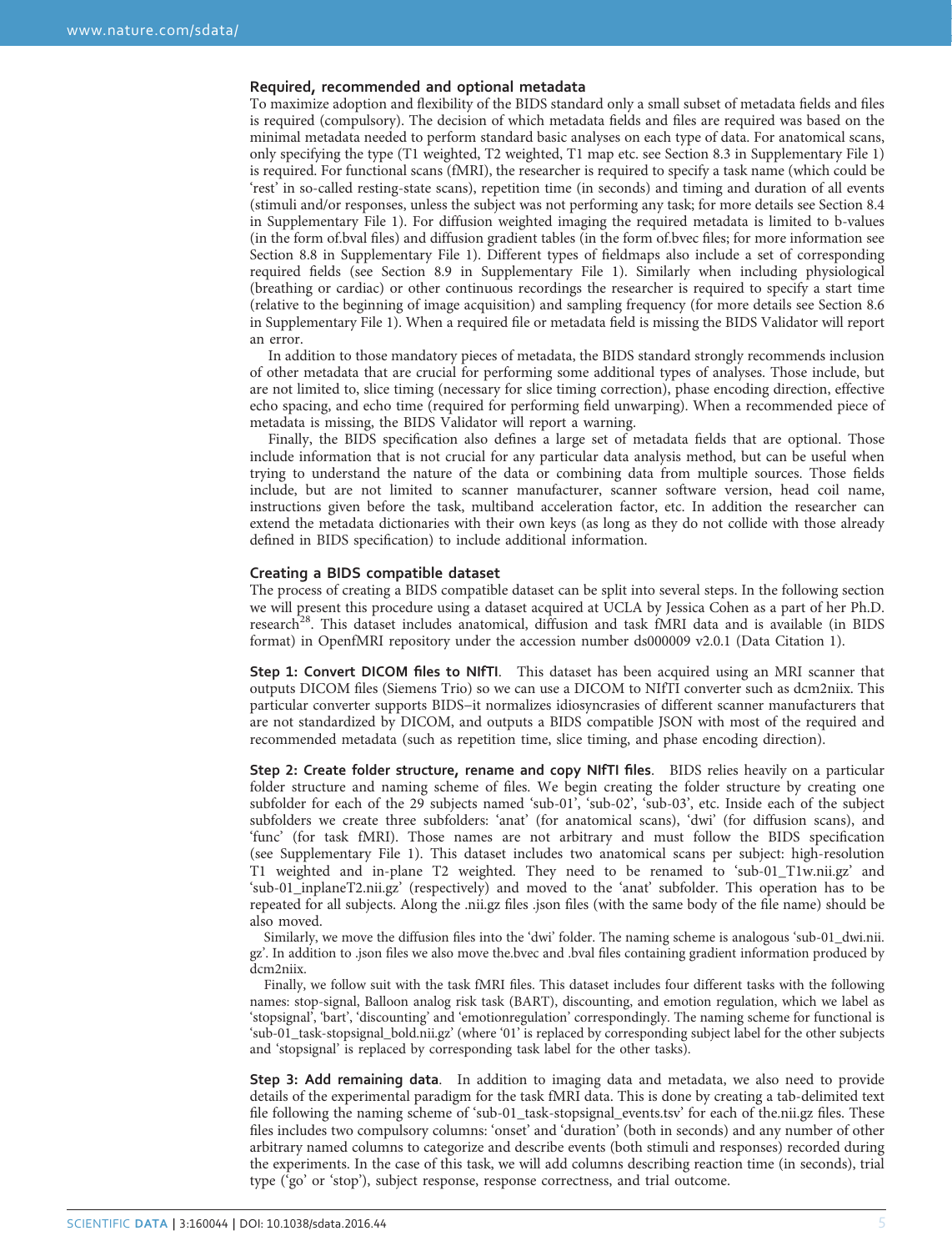On top of the experimental paradigm information we also have some demographic information about the participants of the study such as age and sex. This data should be saved in a text file called 'participants.tsv' in the root of the dataset directory. This file has one compulsory column: 'participant\_id' (for example 'sub-01', 'sub-02') and can include any number of other arbitrarily named columns describing participants. Optionally a 'participants.json' file can be provided with description of each column and links to external ontologies (see Section 4.2 in Supplementary File 1).

Step 4: Add missing metadata. All of the metadata in.json files were so far obtained using the dcm2niix converter. In addition to these, we need to provide the name of each fMRI task. Optionally, we can add information about task instructions and description, as well as link the tasks to an external ontology such as Cognitive Atlas or Cognitive Paradigm Ontology. Metadata organization can also be simplified using the inheritance rule: Metadata fields common across all subjects can be specified in one JSON file in the root of the directory instead of being repeated for each subject (see Section 3.5 in Supplementary File 1 for details). Finally we need to create a dataset\_description.json file with fields that include the name and description of the dataset as well as the version of BIDS standard used. This file can also be used to list authors and ways to reference the dataset (see Section 8.1 in Supplementary File 1).

Step 5: Validate the dataset. Once the dataset is assembled, the BIDS Validator can be used to check if any of the required or recommended metadata are missing. In addition the validator has built in heuristics to spot incorrect definitions of missing values (for example 'NA' instead of 'n/a'), use of wrong units (milliseconds instead of seconds), missing scans and inconsistent scanning parameters across subjects. The validator works in the Chrome web browser with no need to install additional software, and performs the validation on the client side (i.e., no data are uploaded or shared) so it is suitable for sensitive datasets that are not intended for public sharing.

Any BIDS compatible dataset can be readily fed into MRIQC or QAP toolboxes (see Adoption) that calculate quality measures. Thanks to formal structure of BIDS no additional metadata are required as an input. Outputs of those quality analyses can be included along with the dataset (see Section 3.4 in Supplementary File 1).

#### Adoption

Despite its relatively young age BIDS has been already adopted by the OpenfMRI repository<sup>[16](#page-9-0)</sup>. Since the switch to the new standard in December 2015, thirteen new BIDS compatible datasets have been published. In addition several software packages added support for BIDS: SciTran (database)<sup>[29](#page-9-0)</sup>, Quality Assurance Protocol (QA toolbox—[https://github.com/preprocessed-connectomes-project/quality-assess](https://github.com/preprocessed-connectomes-project/quality-assessment-protocol)[ment-protocol\)](https://github.com/preprocessed-connectomes-project/quality-assessment-protocol), MRIQC (QA toolbox—<https://github.com/poldracklab/mriqc>), and automatic analysis (workflow toolbox)<sup>[30](#page-9-0)</sup> have added BIDS support.

In addition, a number of tools have been developed to help working with BIDS datasets. Those include: bids-validator (a validation tool—[https://github.com/INCF/bids-validator\)](https://github.com/INCF/bids-validator), openfmri2bids (OpenfMRI convention to BIDS converter—[https://github.com/INCF/openfmri2bids\)](https://github.com/INCF/openfmri2bids), BIDSto3col (FSL modelling helper tool—[https://github.com/INCF/bidsutils/tree/master/BIDSto3col\)](https://github.com/INCF/bidsutils/tree/master/BIDSto3col).

#### **Discussion**

Since BIDS was designed to maximize adoption, it heavily relies on established file formats such as NIfTI and bvec/bval (see the protocol for details). This decision was made because those file formats are widely supported by neuroimaging software. Using other file formats (such as DICOM which is closer to the scanner output or HDF5 which is much more flexible and allows for storing all metadata) would result in a more concise and robust data structure, albeit at the cost of additional software development necessary to adapt existing software to the new file format. Storing metadata in JSON files has advantages of accessibility, but can be error prone because data and metadata do not live in the same file. In future revisions of BIDS we will explore the possibility of storing metadata as a JSON text extension of the NIfTI header.

While we chose NIfTI to store neuroimaging data due to its popularity, we also recognize that specific tools or communities use other neuroimaging file formats such as MINC or NRRD for both technical and historical reasons. Different flavors of BIDS can be designed to support such formats, which would additionally require (1) identification of the metadata fields that should be included in the sidecar JSON file (as opposed to the data file headers), and (2) modifying the validator to read the new file format and check for required and optional metadata. For example, the MINC community (represented in this work by authors SD and TG) is currently working on an mBIDS specification that is based on BIDS, but uses MINC file format instead of NIfTI. Even though having multiple flavors of one standard can be problematic and confusing for software developers, those flavors are also necessary to meet the specific needs of some communities. To avoid confusion, any future derivatives of the BIDS specification that are not compatible with the original should be clearly marked in the dataset metadata. At the same time we acknowledge that NIfTI file format is far from perfect and it quite likely that it will be replaced by a solution more capable of random access to large compressed blocks of data and with built-in extensible metadata storage. Through initiatives such as mBIDS we can decouple file organization from a particular file format used for storing imaging data.

The current release of BIDS does not include support for Electroencephalography (EEG) and Magnetoencephalography (MEG) data, because, at present, there is no single commonly accepted data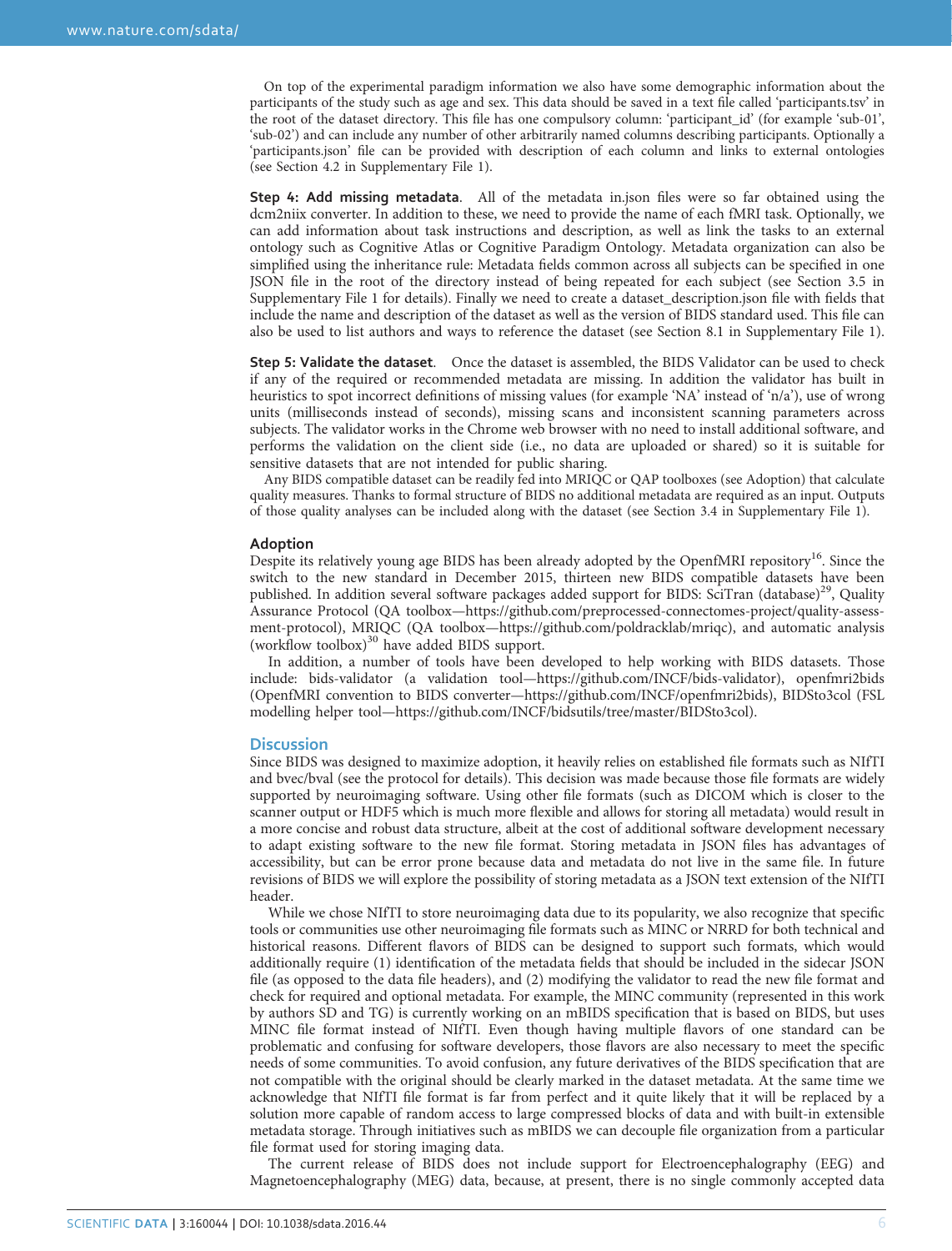<span id="page-8-0"></span>exchange file format for such data (akin to NIfTI in neuroimaging). However, we plan to extend the standard with support for EEG/MEG in a future release. Similarly the current version of the standard does not cover Positron Emission Tomography (PET), Arterial Spin Labeling (ASL) and spectroscopy, but those extensions will be considered in the future.

Our major focus in the near future will be on extending the software ecosystem supporting BIDS to provide incentives for researchers to use it. Work is underway to include BIDS support within heudiconv (data organizer), PyMVPA (statistical learning toolbox), automatic analysis (framework for analysing multimodal datasets), C-PAC (resting state analysis toolbox), and CBRAIN (data analysis platform). Furthermore, XNAT, COINS and LORIS databases are planning to support BIDS as an export and/or import option. We also plan to build tools to facilitate conversion to the NIMH Data Archive.

It is also important to acknowledge that formal, machine readable descriptions of datasets such as BIDS can only complement, but not replace free form descriptions written in prose such as data papers or data descriptors<sup>[31](#page-9-0)</sup>. Such unconstrained format is not only capable to capture motivation behind acquiring a particular dataset or describe in detail experimental design of a particular behavioural paradigm, but also can be easily turned into an academic paper providing an important incentive for data sharing. Adoption of BIDS in data papers describing neuroimaging data can increase their value, because BIDS will make it easier to assess completeness and internal validity of a dataset and make it easier to reuse.

This article serves only as an introduction to the BIDS standard—the complete version of the the specification is available as Supplementary Material. In addition, for example datasets, a list of resources, and pointers on how to give feedback on future releases please visit<http://bids.neuroimaging.io>.

#### Methods

Work on the Brain Imaging Data Structure began at a meeting of the INCF Neuroimaging Data Sharing Task Force (wiki.incf.org/mediawiki/index.php/Neuroimaging\_Task\_Force) held at Stanford University on January 27–30th 2015. While a flexible solution using the PROV W3C model [\(http://www.w3.org/TR/](http://www.w3.org/TR/prov-overview/) [prov-overview/\)](http://www.w3.org/TR/prov-overview/) was first investigated, it was acknowledged that this technology would be only viable if tools were in place to write the associated metadata. Since experimental data are obtained from multiple tools, a solution accessible to most neuroimaging researchers was designed. An initial draft was heavily inspired by the data structure used by the OpenfMRI database, but soon evolved beyond backward compatibility. After the initial draft was formed, a series of discussions and public calls for feedback were conducted. Feedback was solicited over Twitter, by presenting BIDS and distributing informational pamphlets at conferences (INCF, SfN), as well as by sending emails to SPM, FSL, Freesurfer, MRTrix, Slicer, Nipy, and HCP mailing lists (reaching over 5,000 researchers). Further refinement of the standard was facilitated by a meeting held during the OHBM conference in Honolulu in June 2015. The discussion over the standard involved domain researchers, computer scientists, MRI physicists, methods developers (FSL, SPM, Slicer, Nipy, PyMVPA, C-PAC, nilearn and aa), data curators (OpenfMRI, FCP/INDI, HCP, NKI, SchizConnect, ABIDE, DataLad, and BIRN) and database developers (COINS, LORIS, XNAT, NiDB and SciTran). The first Release Candidate was published on September 21st 2015 along with 22 example datasets, online and command line validation tools [\(https://github.com/INCF/bids-validator](https://github.com/INCF/bids-validator)), and a converter from OpenfMRI standard [\(https://github.com/INCF/openfmri2bids\)](https://github.com/INCF/openfmri2bids). The standard became official (version 1.0.0) with the publication of this manuscript and we expect to update and extend it through future releases (see Supplementary File 1). We encourage everyone to provide feedback on the standard as well as suggestion for new features and support for more data types. Proposed changes will be discussed publicly trying to accommodate the needs of the community. To facilitate this process we have created the<http://bids.neuroimaging.io> website.

#### References

1. Smith, K. Brain imaging: fMRI 2.0. Nature 484, 24–26 (2012).

- 2. Marcus, D. S., Olsen, T. R., Ramaratnam, M. & Buckner, R. L. The extensible neuroimaging archive toolkit. Neuroinformatics 5, 11–33 (2007).
- 3. Das, S., Zijdenbos, A. P., Harlap, J., Vins, D. & Evans, A. C. LORIS: a web-based data management system for multi-center studies. Front. Neuroinform. 5, 37 (2011).
- 4. Scott, A. et al. COINS: An Innovative Informatics and Neuroimaging Tool Suite Built for Large Heterogeneous Datasets. Front. Neuroinform. 5, 33 (2011).
- 5. Book, G. A. et al. Neuroinformatics Database (NiDB)--a modular, portable database for the storage, analysis, and sharing of neuroimaging data. Neuroinformatics 11, 495–505 (2013).
- 6. Van Horn, J. D. & Toga, A. W. Is it time to re-prioritize neuroimaging databases and digital repositories? Neuroimage 47, 1720–1734 (2009).
- 7. Ozyurt, I. B. et al. Federated web-accessible clinical data management within an extensible neuroimaging database. Neuroinformatics 8, 231–249 (2010).
- 8. Keator, D. B. et al. A National Human Neuroimaging Collaboratory Enabled by the Biomedical Informatics Research. IEEE Trans. Inf. Technol. Biomed. 12, 162–172 (2008).
- 9. Nichols, B. N. & Pohl, K. M. Neuroinformatics Software Applications Supporting Electronic Data Capture, Management, and Sharing for the Neuroimaging Community. Neuropsychol. Rev. 25, 356–368 (2015).
- 10. Schwartz, Y. et al. PyXNAT: XNAT in Python. Front. Neuroinform. 6, 1–11 (2012).
- 11. Gadde, S. et al. XCEDE: An Extensible Schema for Biomedical Data. Neuroinformatics 10, 19–32 (2012).
- 12. Bray, T., Paoli, J., Sperberg-McQueen, C. M., Maler, E. & Yergeau, F. Extensible markup language (XML). World Wide Web Consortium Recommendation REC-xml-19980210 16, <http://www. w3. org/TR/1998/REC-xml-19980210> (1998).
- 13. Grethe, J., Taylor, D., Potkin, S. & Birn, F. A general XML schema and SPM toolbox for storage of neuro-imaging results and anatomical labels. Neuroinformatics 4, 199–212 (2006).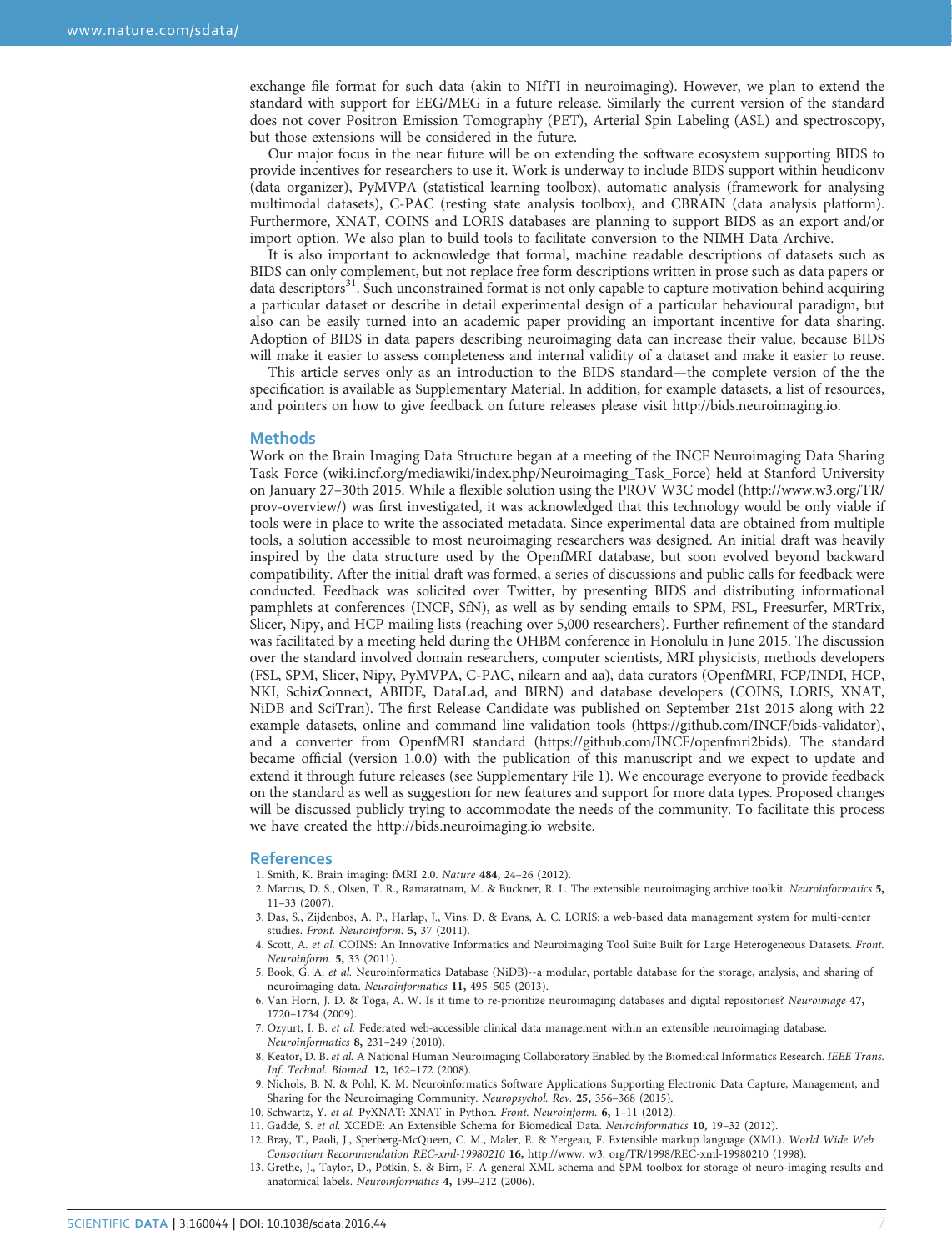- <span id="page-9-0"></span>14. NITRC: BXH/XCEDE Tools: Tool/Resource Info. Available at [http://www.nitrc.org/projects/bxh\\_xcede\\_tools/](http://www.nitrc.org/projects/bxh_xcede_tools/) (Accessed: 18th November 2015).
- 15. Keator, D. B. et al. A General XML Schema and SPM Toolbox for Storage of Neuro-Imaging Results and Anatomical Labels. Neuroinformatics 4, 199–211 (2006).
- 16. Poldrack, R. A. et al. Toward open sharing of task-based fMRI data: the OpenfMRI project. Front. Neuroinform. 7, 1-12 (2013).

17. Cox, R. W. et al. A (Sort of) New Image Data Format Standard: NIfTI-1. in Proceedings of the 10th Annual Meeting of Organisation of Human Brain Mapping (2003).

- 18. Gorgolewski, K. et al. Nipype: a flexible, lightweight and extensible neuroimaging data processing framework in python. Front. Neuroinform. 5, 13 (2011).
- 19. Moreau, L. et al. Special Issue: The First Provenance Challenge. Concurr. Comput. 20, 409–418 (2008).
- 20. Zhong, H. et al. in Brain and Health Informatics 439–449 (Springer International Publishing, 2013).
- 21. Mackenzie-Graham, A. J., Van Horn, J. D., Woods, R. P., Crawford, K. L. & Toga, A. W. Provenance in neuroimaging. Neuroimage 42, 178–195 (2008).
- 22. Crockford, D. JSON: The fat-free alternative to XML. in Proc. of XML 2006 (2006).
- 23. Nurseitov, N., Paulson, M., Reynolds, R. & Izurieta, C. Comparison of JSON and XML Data Interchange Formats: A Case Study. Caine 9, 157–162 (2009).
- 24. Poldrack, R. A. et al. The Cognitive Atlas: Toward a Knowledge Foundation for Cognitive Neuroscience. Front. Neuroinform 5, 1–11 (2011).
- 25. Turner, J. A. & Laird, A. R. The Cognitive Paradigm Ontology: Design and Application. Neuroinformatics 10, 57–66 (2011).
- 26. Keator, D. B. et al. Towards structured sharing of raw and derived neuroimaging data across existing resources. Neuroimage 82, 647–661 (2013).
- 27. Sporny, M. et al. Json-ld 1.0-a json-based serialization for linked data. W3C Working Draft,<https://www.w3.org/TR/json-ld/> (2013).
- 28. Cohen, J. R. The development and generality of self-control (2009).
- 29. Wandell, B. A., Rokem, A., Perry, L. M., Schaefer, G. & Dougherty, R. F. Data management to support reproducible research. arXiv [q-bio.QM] (2015).
- 30. Cusack, R. et al. Automatic analysis (aa): efficient neuroimaging workflows and parallel processing using Matlab and XML. Front. Neuroinform 8, 90 (2014).
- 31. Gorgolewski, K. J., Margulies, D. S. & Milham, M. P. Making data sharing count: a publication-based solution. Front. Neurosci. 7, 9 (2013).

#### References

1. Cohen, J. & Poldrack, R. OpenfMRI ds000009 (2016).

#### Acknowledgements

This work has been supported by the International Neuroinformatics Coordinating Facility (INCF) and by the Laura and John Arnold Foundation. V.D.C. has been supported by in part by NIH P20GM103472. T.E.N. and C.M. have been supported by the Wellcome Trust. N.N. has been supported by NIH NIAAA [1 U01 AA021697]. J.-B.P., B.N.N., and R.A.P. have been supported by NIH NIAAA OD [1 U01 AA021697-04S1]. D.A.H. was supported by the Intramural Research Program of the NIMH. M.H. was supported by the German federal state of Sachsen-Anhalt and the European Regional Development Fund (ERDF), project: Center for Behavioral Brain Sciences (CBBS). T.A. was supported by the Medical Research Council (United Kingdom) [MC-A060-53144]. Y.O.H. has been supported by in part by NSF [1429999].

#### Author Contributions

K.J.G. developed the initial draft of the standard, contributed to developing the validator, managed contributions from the community (YOH) and drafted the manuscript. M.H. and T.A. tested and contributed to the protocol, as well as to the manuscript. A.R. contributed to discussions about diffusion MRI specification, and made minor suggestions on the manuscript. D.K. contributed to the design of the protocol and tested the protocol on function BIRN datasets. V.D.C. provided input on the manuscript. S.S.G. contributed to the development of the protocol and the manuscript. B.N.N. contributed to the development of the protocol and the manuscript. C.M. contributed to the development of the protocol and the manuscript. R.P. coordinated and contributed to the development of the protocol, tested the validator, and provided input on the manuscript. X.L. contributed to the JSON implementation for testing, and provided cosmetic input on the manuscript. G.S. is the principal developer of SciTran. Z.M. contributed to developing the validator. G.V. contributed to the development of the protocol and the manuscript. G.F. contributed to the development of the protocol and the manuscript. J.-B.P. co-organized the initial INCF meeting, contributed to the development of the standard and the manuscript. S.D. aided in testing, feedback and discussions of design specs, and also contributed to the manuscript. E.P.D. contributed to the development and testing of the protocol. W.T. contributed to the development of the validator and improved the standard. The remaining authors gave feedback on the standard and as well as the manuscript.

#### Additional Information

Supplementary Information accompanies this paper at<http://www.nature.com/sdata>

Competing financial interests: The authors declare no competing financial interests.

How to cite this article: Gorgolewski, K. J. et al. The brain imaging data structure, a format for organizing and describing outputs of neuroimaging experiments. Sci. Data 3:160044 doi: 10.1038/sdata.2016.44 (2016).